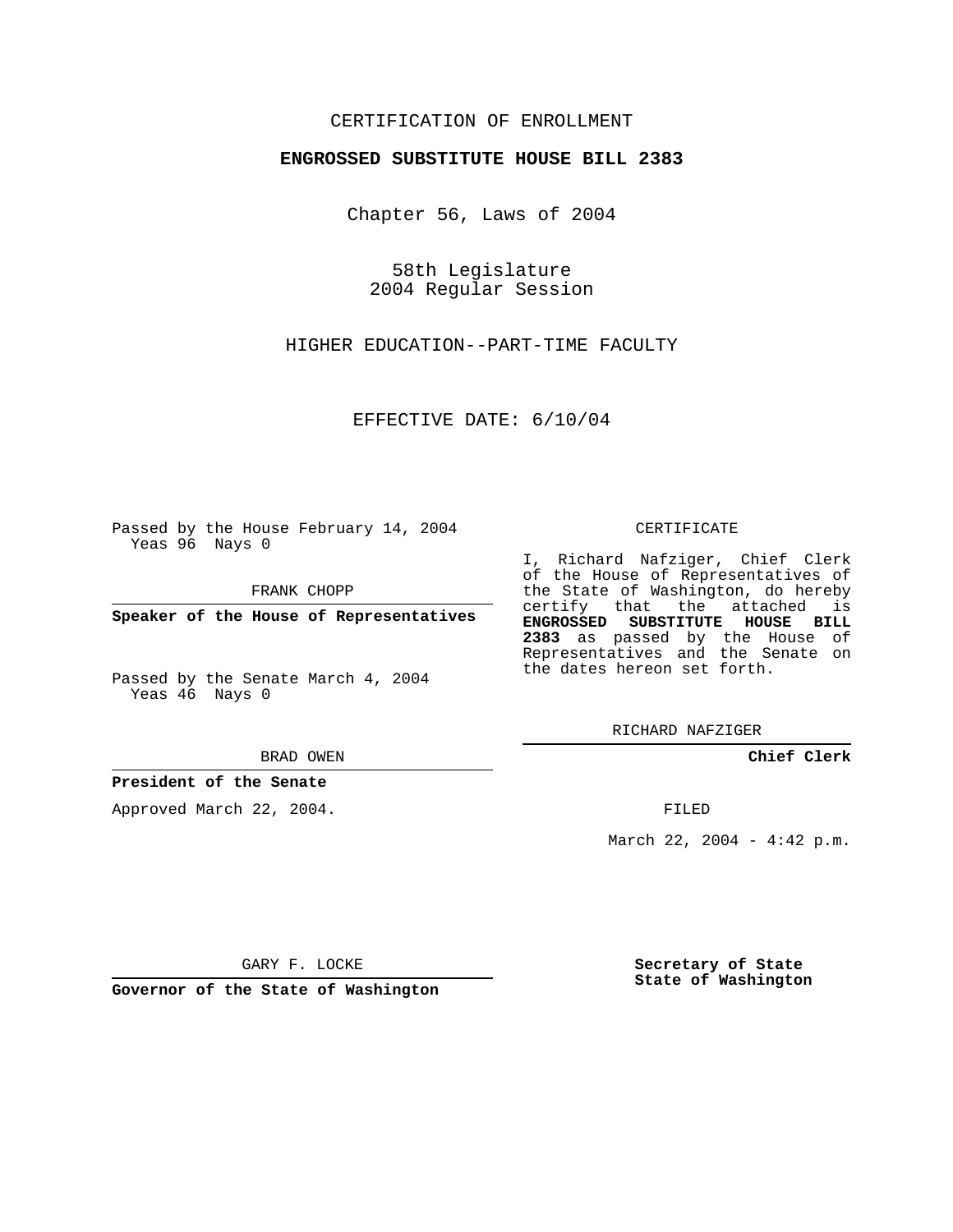# **ENGROSSED SUBSTITUTE HOUSE BILL 2383** \_\_\_\_\_\_\_\_\_\_\_\_\_\_\_\_\_\_\_\_\_\_\_\_\_\_\_\_\_\_\_\_\_\_\_\_\_\_\_\_\_\_\_\_\_

\_\_\_\_\_\_\_\_\_\_\_\_\_\_\_\_\_\_\_\_\_\_\_\_\_\_\_\_\_\_\_\_\_\_\_\_\_\_\_\_\_\_\_\_\_

Passed Legislature - 2004 Regular Session

### **State of Washington 58th Legislature 2004 Regular Session**

**By** House Committee on Higher Education (originally sponsored by Representatives Kenney, Cox, Fromhold, Chase, Hudgins, Wood, Morrell, Santos and Kagi)

READ FIRST TIME 02/06/04.

 AN ACT Relating to payment of part-time faculty at institutions of higher education; and amending RCW 42.16.010.

BE IT ENACTED BY THE LEGISLATURE OF THE STATE OF WASHINGTON:

 **Sec. 1.** RCW 42.16.010 and 1993 c 281 s 42 are each amended to read as follows:

 (1) Except as provided otherwise in subsection (2) of this section, all state officers and employees shall be paid for services rendered from the first day of the month through the fifteenth day of the month and for services rendered from the sixteenth day of the month through the last calendar day of the month. Paydates for these two pay periods shall be established by the director of financial management through the administrative hearing process and the official paydates shall be established six months prior to the beginning of each subsequent calendar year. Under no circumstance shall the paydate be established more than ten days after the pay period in which the wages are earned except when the designated paydate falls on Sunday, in which case the paydate shall not be later than the following Monday. Payment shall be deemed to have been made by the established paydates if: (a) The salary warrant is available at the geographic work location at which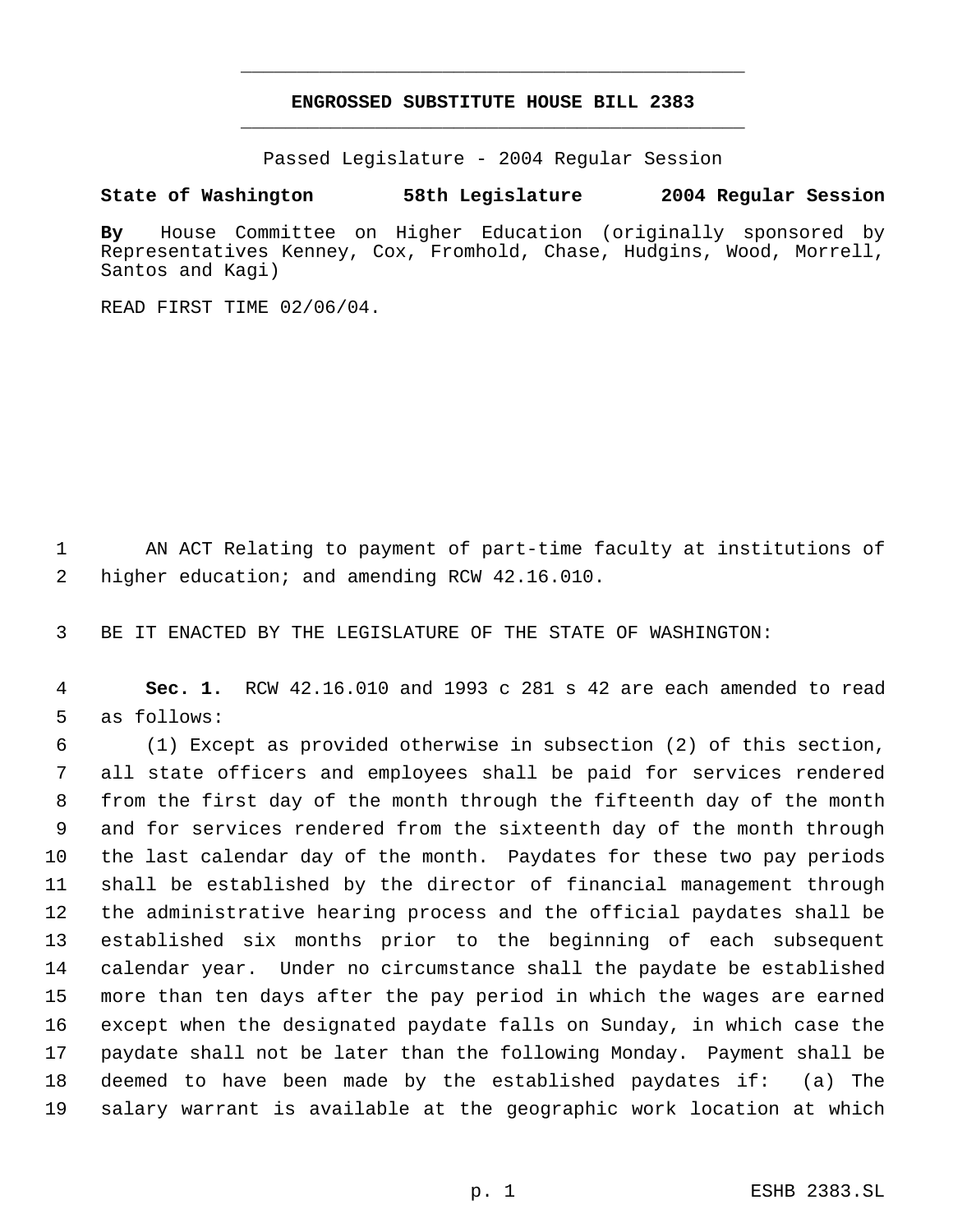the warrant is normally available to the employee; or (b) the salary has been electronically transferred into the employee's account at the employee's designated financial institution; or (c) the salary warrants are mailed at least two days before the established paydate for those employees engaged in work in remote or varying locations from the geographic location at which the payroll is prepared, provided that the employee has requested payment by mail.

 The office of financial management shall develop the necessary policies and operating procedures to assure that all remuneration for services rendered including basic salary, shift differential, standby pay, overtime, penalty pay, salary due based on contractual agreements, and special pay provisions, as provided for by law, Washington personnel resources board rules, agency policy or rule, or contract, 14 shall be available to the employee on the designated paydate. Overtime, penalty pay, and special pay provisions may be paid by the next following paydate if the postponement of payment is attributable to: The employee's not making a timely or accurate report of the facts which are the basis for the payment, or the employer's lack of reasonable opportunity to verify the claim.

 Compensable benefits payable because of separation from state service shall be paid with the earnings for the final period worked unless the employee separating has not provided the agency with the proper notification of intent to terminate.

 One-half of the employee's basic monthly salary shall be paid in each pay period. Employees paid on an hourly basis or employees who work less than a full pay period shall be paid for actual salary earned.

 (2) Subsection (1) of this section shall not apply in instances where it would conflict with contractual rights or, with the approval of the office of financial management, to short-term, intermittent, noncareer state employees, to student employees of institutions of higher education, and to liquor control agency managers who are paid a percentage of monthly liquor sales.

 (3) Notwithstanding subsections (1) and (2) of this section, a bargained contract at an institution of higher education may include a provision for paying part-time academic employees on a pay schedule